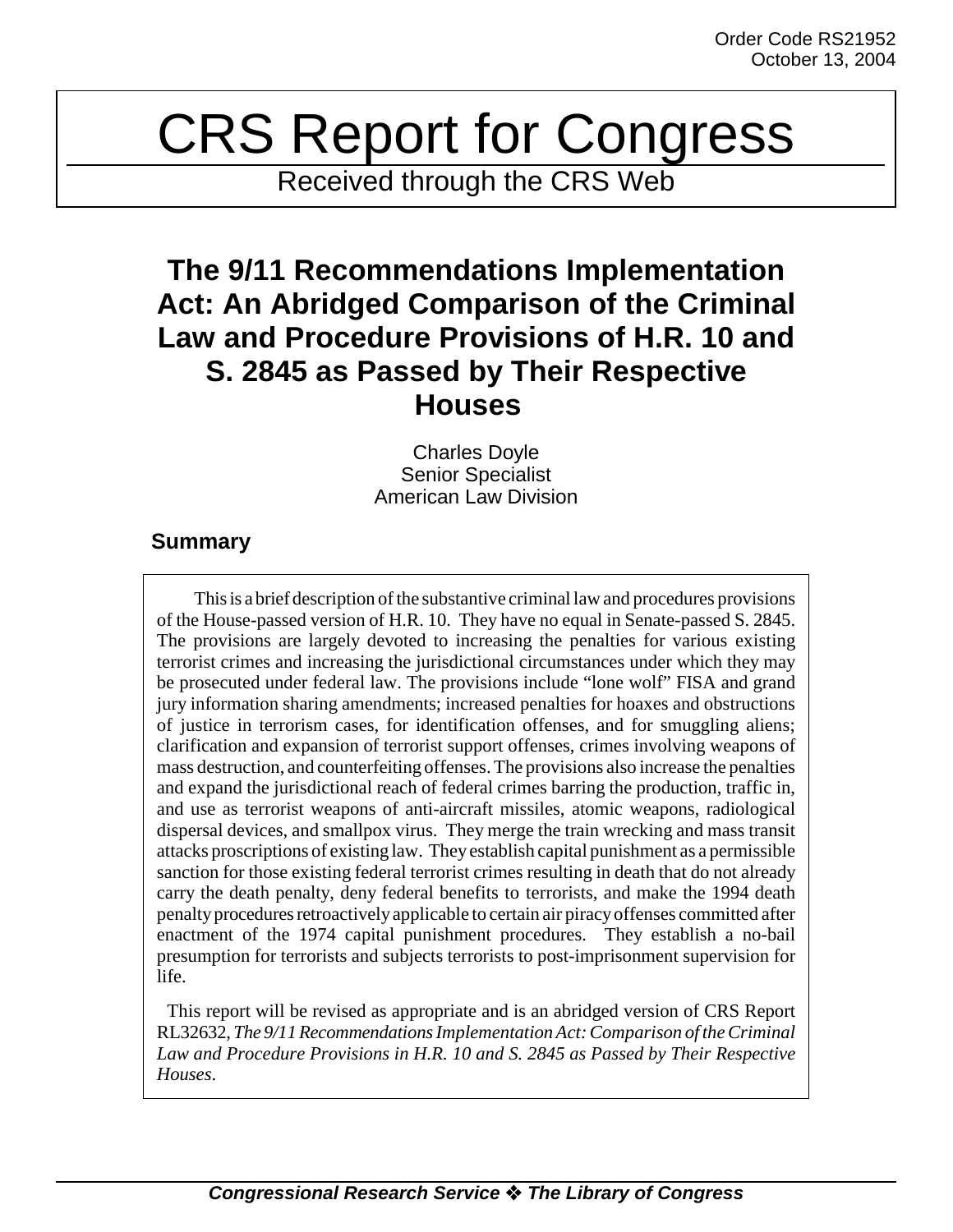The Senate passed S. 2845, on October 6, 2004. The House passed H.R. 10, its version of the legislation, on October 8, 2004. This is a description and brief analysis of provisions of H.R. 10, as passed by the House, that adjust federal law enforcement authority through either the creation of new federal crimes or the amendment of existing criminal procedure or of existing substantive criminal provisions. None of the provisions discussed below appear to have any counterparts in S. 2845 as passed by the Senate.

*Individual Terrorists as Agents of Foreign Powers* (H.R. 10: Sec.2001/S. 2845: No similar provision): The Foreign Intelligence Surveillance Act (FISA) authorizes orders permitting surveillance (wiretapping), physical searches, pen register/trap & trace device use, and tangible item access in connection with the activities in the U.S. of foreign powers and "agents of foreign" powers. Existing law defines agents of a foreign power to include anyone who engages in or prepares to commit acts of international terrorism on behalf of a foreign power. Section 2001 amends the definition of "agent of a foreign power" so that FISA authority may be used against so-called "lone wolf" foreign terrorists without having to first establish their connection to any foreign group or government as is now required. The new authority sunsets on December 31, 2005.

*Hoaxes and Recovery Costs* (H.R. 10: Sec.2022/S. 2845: No similar provision): Section 2022 creates a new section that establishes criminal and civil liability for various false statements. Intentional, creditable false statements relating to the purported commission of various violent federal crimes subject offenders to imprisonment for not more than five years, not more than 25 years if serious injury results, and imprisonment for any term of years or for life if death results. Offenders are likewise subject to reimbursement orders for fire and rescue costs and to civil liability for expenses incurred as a consequence of the violation. The same criminal penalties apply to intentional false statements concerning death, injury, capture or disappearance of a member of the U.S. armed forces during an armed conflict, *see*, H.Rept. 108-505 (2004).

*Obstruction of Justice and False Statements in Terrorism Cases* (H.R. 10: Sec.2023/ S. 2845: No similar provision): Material false statements upon a matter within the jurisdiction of a federal agency or department are punishable by imprisonment for not more than five years as is obstructing or impeding administrative agency or Congressional proceedings, corruptly or by threat. Section 2023 increases the penalties to imprisonment for not more than 10 years in terrorism cases.

*Receiving Military-Type Training from a Foreign Terrorist Organization* (H.R. 10: Sec. 2042/S. 2845: No similar provision): Federal law proscribes providing material support in aid of the commission of certain designated violent federal crimes or providing material support to terrorist organizations. Members of "terrorist cells" in Buffalo and Portland have been convicted for providing material support based on their training in Afghanistan. Some courts have indicated, however, that application of the definition of "material support" may be subject to constitutional challenge under some circumstances. Section 2042 creates a new federal crime which outlaws the knowing receipt (from or for the benefit of a foreign terrorist organization) of military training including instruction on the use of explosives and weapons of mass destruction under a series of jurisdictional circumstances. Violations are punishable by imprisonment for not more than 10 years. The jurisdictional circumstances include the fact that the offense is committed in the U.S. in whole or in part; or that the offender is a U.S. national or later found in the U.S.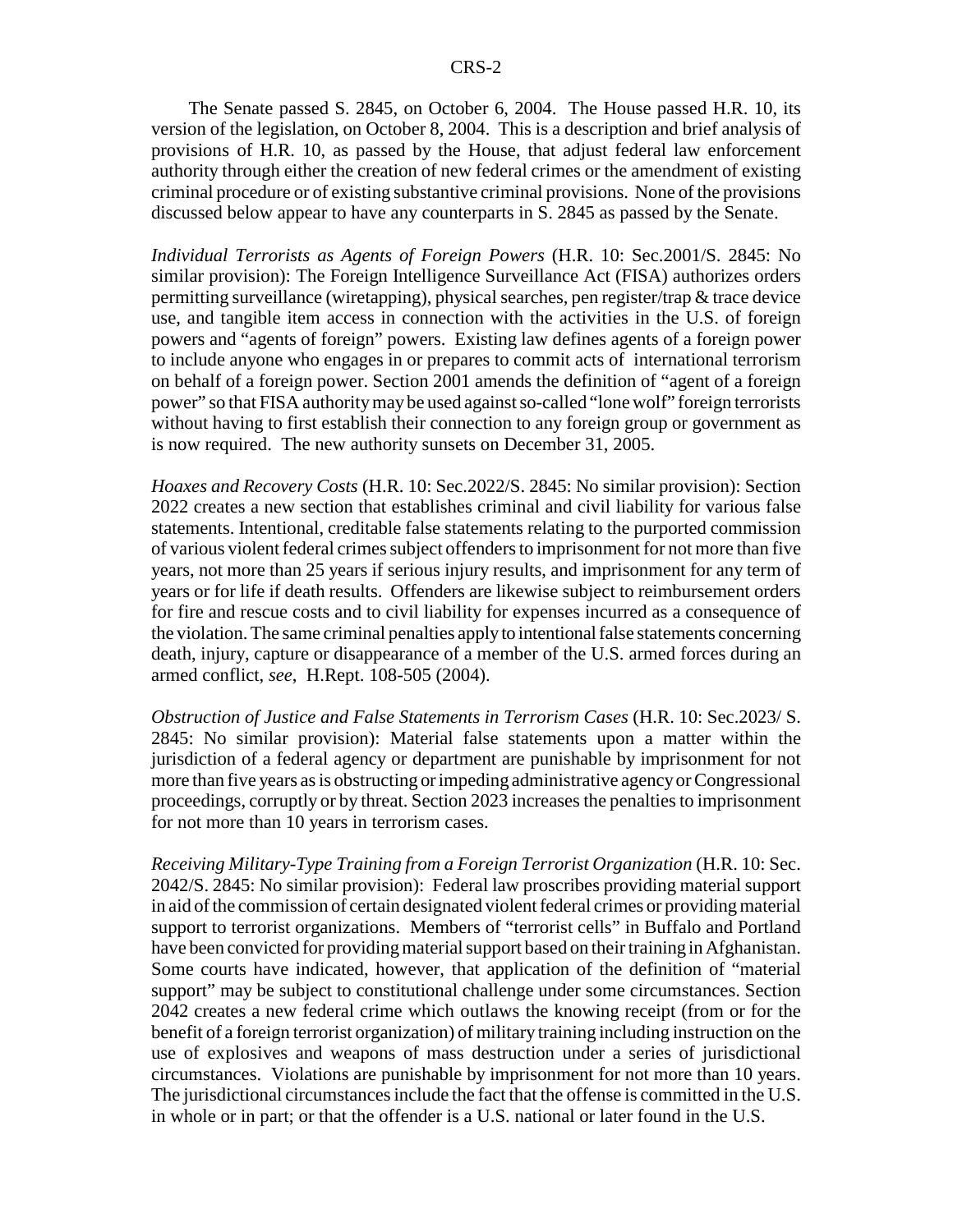*Providing Material Support to Terrorism* (H.R. 10: Sec.2043/S. 2845: No similar provision): Existing law prohibits providing material support for the commission of any of a list of designated offenses, 18 U.S.C. 2339A. In addition, anyone who aids or abets the commission of any of the offenses is subject to the same penalties as those violations they have made possible. It is likewise a federal crime to provide material support to a designated terrorist organization, 18 U.S.C. 2339B. Sections 2339A and 2339B apply within the U.S. and in some instances to violations occurring overseas. In the case of section 2339A, the section has the same extraterritorial application as its predicate offenses. Section 2339B has an explicit statement of extraterritorial application. Section 2043 amends 18 U.S.C. 2339A and 2339B. With respect to section 2339A in addition to clarifying amendments, the bill adds to the designated offense list any crime of international or domestic terrorism (as defined in the USA PATRIOT Act), committed under specific jurisdictional conditions which it describes. The bill also provides a clarifying definition under section 2339B of providing assistance in the form of personnel, and it supplies a rule of construction that precludes prosecution so as to abridge the exercise of First Amendment rights.

*Weapons of Mass Destruction* (H.R. 10: Sec.2052/S. 2845: No similar provision): Present law condemns the use, the threat to use, and the attempt or conspiracy to use, weapons of mass destruction which it defines to include biological and atomic weapons as well as destructive devices (bombs), when the crime is committed overseas by or against an American, when the crime is committed within the U.S. and the use affects or would affect interstate or foreign commerce, or when the crime is committed against federal property in the U.S. or elsewhere. Individual parallel proscriptions cover biological weapons, chemical weapons, nuclear materials, and explosives. Section 2052 enlarges the jurisdictional coverage of the generic weapons of mass destruction section so that it more closely approximates the jurisdictional reach of the individual proscriptions covering nuclear material as well as biological and chemical weapons. It makes the generic provision applicable to chemical weapons in addition to the other weapons of mass destruction already included in the section. It also enlarges the class of restricted individuals, who may not possess biological toxins to include members and agents of designated terrorist organizations and agents of nations that support terrorism. Finally, it adds biological weapon, chemical weapon, and nuclear materials offenses to the RICO predicate offense list and consequently to the money laundering predicate offense list. The purpose of section 2052 here seems to be one of emphasis, since each of the offenses it appears to add to the RICO predicate offense list is already there by virtue of its standing as a federal crime of terrorism which RICO includes in its predicate offense list.

*Participation in Nuclear and Weapons of Mass Destruction Threats to the United States* (H.R. 10: Sec. 2053/S. 2845: No similar provision): Section 57(b) of the Atomic Energy Act of 1954 (42 U.S.C. 2077(b)) outlaws engaging in the production of special nuclear material outside the U.S. Other laws ban (1) the use or threatened use or attempt or conspiracy to use a weapon "designed to release radiation or radioactivity at a level dangerous to human life," under particular jurisdictional circumstances, and (2) possession or use of nuclear material or nuclear by-product material under circumstances likely to cause serious injury or substantial property damage, or to attempt, threaten or conspire to do so in the U.S., and some cases overseas. Section 2053 amends section 57(b) of the Atomic Energy Act and creates a new 18 U.S.C. 832. The amendment to the Atomic Energy Act adds a proscription against *participation in the development* of special nuclear material outside the U.S. to the existing prohibition against *production* of special nuclear material outside the U.S. The new 18 U.S.C. 832 consists of two crimes, one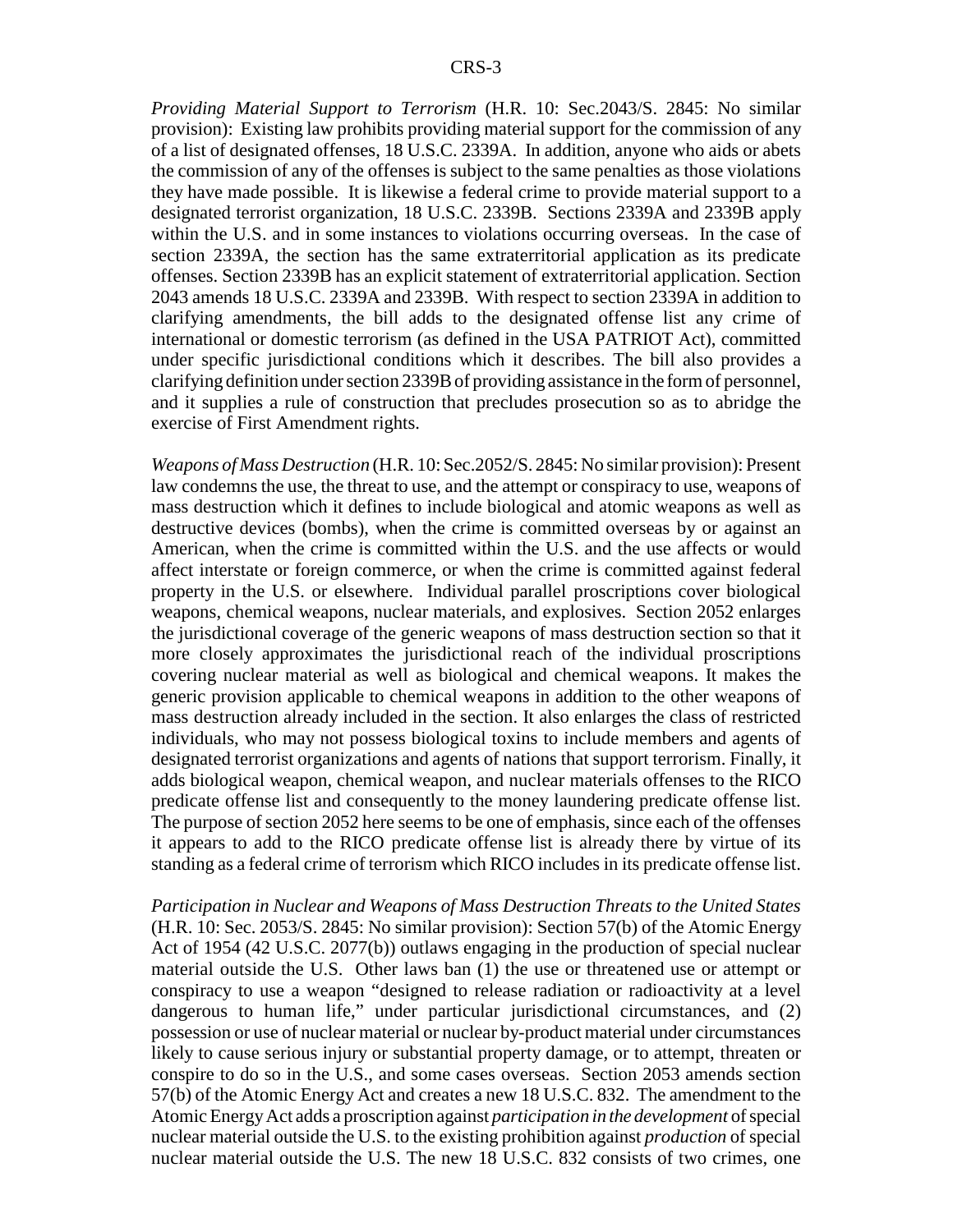concerned with foreign weapons programs and the other with misconduct in this country involving radiological weapons. Proposed subsection 832(a) bars participation in, or providing material support to, the weapons of mass destruction program of a designated foreign terrorist organization or of a country designated a sponsor of terrorism, when the offense is committed either within the U.S. or by one subject to U.S. jurisdiction (e.g., a U.S. company or citizen). It also outlaws attempts or conspiracies to engage in such misconduct. The subsection supplements existing proscriptions against providing material to terrorist organizations. Proposed subsection 832(c) outlaws the development or possession of a radiological weapon or attempt or conspiracy to do so. It also outlaws the use or threatened use of such a weapon against anyone within the U.S., an American overseas, of federal property regardless of its location. The new section 832 is designated a federal crime of terrorism and as a consequence is added to the list of: RICO predicate offenses; money laundering predicate offenses; aggravated identity theft predicate offenses; terrorist crimes involving a risk of serious injury for which there is no statute of limitations; and terrorist crimes for which a life long term of supervised released may be ordered.

*Conduct in Aid of Counterfeiting* (H.R. 10: Sec.2122/S. 2845: No similar provision): It is a federal crime to possess analog, digital or electronic images, or plates for purposes of counterfeiting U.S. or foreign obligations or securities, 18 U.S.C. 474, 481; or to possess distinctive paper or counterfeit deterrents, 18 U.S.C. 474A. Section 474 has explicit extraterritorial application, 18 U.S.C. 470. In addition to enlarging section 470 to provide explicit extraterritorial application for section 474A (distinctive paper and counterfeit deterrents), section 2122 augments existing proscriptions with a prohibition against possession with the intent to defraud of "any material that can be used to make, alter, forge or counterfeit" any obligation or security, U.S. or foreign, proposed 18 U.S.C. 474, 481.

*Grand Jury Information Sharing* (H.R. 10: Sec.2191/S. 2845: No similar provision): Matters occurring before a federal grand jury are secret. Violations of grand jury secrecy are punishable as contempt of court. Traditionally, such matters could be disclosed in some cases with the permission of the court and they could be disclosed to other federal prosecutors and to government personnel assisting the grand jury without the court's permission. The USA PATRIOT Act and later the Homeland Security Act expanded the exception to permit disclosure to various federal officials without court approval of grand jury matter involving foreign intelligence, counterintelligence, or foreign intelligence information. Section 2191 expands the exception in a number of ways. It enlarges the class of government officials to whom grand jury material may be disclosed without court approval in order to assist in the grand jury's investigation. The class already includes state, local and tribal officials, section 2191 adds foreign government officials. With subsequent notification of the court but without prior court approval, it permits any attorney for the U.S. government to disclose any grand jury matter involving a threat of actual or potential attack or other grave hostile acts of a foreign power or an agent of a foreign power, domestic or international sabotage, domestic or international terrorism, or clandestine intelligence gathering activities by an intelligence service or network of a foreign power or an agent of an foreign power to any state, local, Indian tribal, or foreign government official for the purpose preventing or responding to the threat (the rule already permits disclosure to the appropriate federal officials under such circumstances). Any official receiving such information may use it only for his or her official duties, subject to any limitations on its unauthorized disclosure and may use it only in a manner consistent with guidelines jointly issued by the Attorney General and the National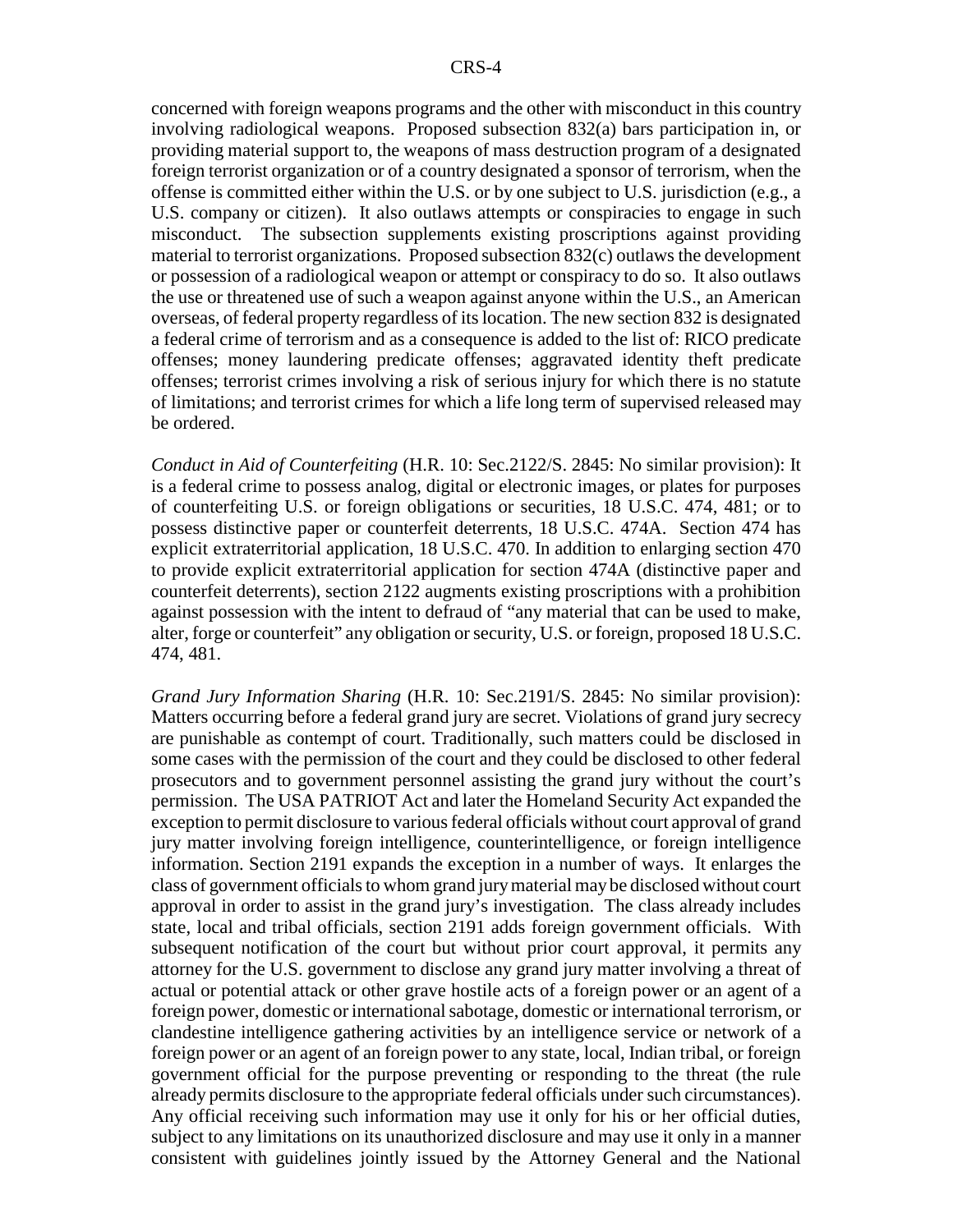Intelligence Director. It allows disclosure to foreign courts or prosecutors to use in official criminal investigations, at their request and with the court's approval. In a related change, it amends the provision — which now permits disclosure of evidence of a violation of state or tribal law to the appropriate state or tribal authorities, with court approval — to allow disclosure of evidence of foreign law violations to the appropriate foreign officials, again with court approval. Finally, violations of the guidelines jointly issued by the Attorney General and the Director of Central Intelligence [sic, probably should read National Intelligence Director] are punishable as contempt of court, although the efficacy of such a sanction in case of violations by foreign officials may be open to question.

*Police Badges* (H.R. 10: Section 2202/S. 2845: No similar provision): Existing law prohibits unauthorized possession of a police badge or counterfeit police badge that has been transported in interstate or foreign commerce, 18 U.S.C. 716(a). The law, however, recognizes certain affirmative defenses, including the fact that it is used or intended for use exclusively for exhibit, collection, decorative, theatrical or other recreational purposes. Section 2202 eliminates the defenses for badges used for "decorative" or "other recreational purposes."

*Railroad Carriers and Mass Transportation Protection* (H.R. 10: Subtitle IIJ (Secs. 2301- 2302) /S. 2845: No similar provision): The subtitle merges the existing train wrecking proscription and the ban on terrorists attacks on mass transit apply uniformly the higher sentencing and jurisdictional levels.

*Prevention of terrorist Access to Destructive Weapons* (H.R. 10: Subtitle IIK (Secs. 2401- 2411/S. 2845: No similar provisions): Subtitle IIK consists of eight substantive sections. Four in the form of new crimes increase the penalties and jurisdictional reach of existing proscriptions relating to the production, traffic in, and use as weapons of anti-aircraft missiles, atomic weapons, radiological dispersal devices, and variola (smallpox) virus. In each instance, the crimes are punishable by death or life imprisonment if death results from the commission of the offense; by imprisonment for life if the offense involves use, attempts to use, conspiracy to use, or a threat to use such weapons; by imprisonment for not less than 30 years in all other instances; and by a fine of not more than \$2 million in all cases. In each instance the subtitle creates federal jurisdiction over the offense when it occurs in or affects interstate or foreign commerce, when it is committed by or against an American overseas, or when it is committed against federal property no matter where the property is located. The subtitle then adds these four new crimes to the wiretapping and money laundering predicate offense lists, to the list of federal crimes of terrorism, and to export license screening list.

*Terrorist Penalties Enhancement* (H.R. 10: Subtitle IIL (Secs. 2501-2503)/S. 2845: No similar provisions): The subtitle provides capital punishment as a sanction for those existing death-causing terrorist offenses that do not already carry the death penalty. It also denies convicted terrorists the benefits of certain federal programs and makes commission of a terrorist offense an aggravating factor for capital punishment purposes. Finally, it makes 1994 capital punishment procedures retroactively available to cases of air piracy committed after establishment of earlier, now-repealed air piracy capital punishment procedures.

*Pretrial Detention and Postrelease Supervision of Terrorists* (H.R. 10: Subtitle IIM (Secs.2601-2603)/S. 2845: No similar provisions): The subtitle calls for preventive